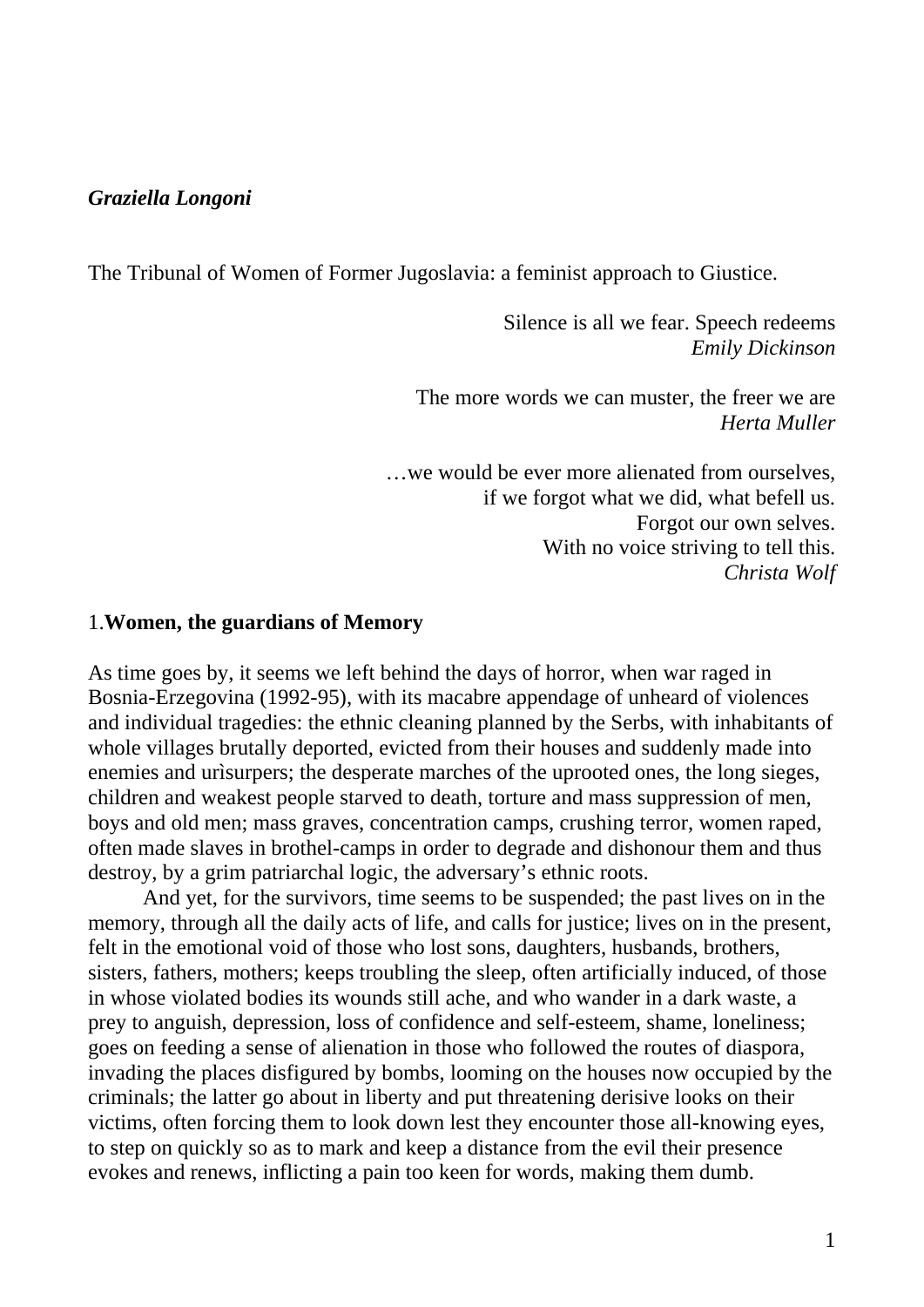I remember a mother in Srebrenica sadly whispering: "For me no time has past, not by a single day: I have never lived since then."

 Indeed it is not easy to start living again close to people who took everything from you, in an unrecognizable place marked by a destructive existential void; it is not easy, for the Muslim community now reduced to a minority, to assert their rights as citizens in a district that the Dayton agreement allocated to the Sprska Republic, born out of genocide, mass graves and ethnic rape, thus legitimizing the ethnic division and rewarding the unhealthy nationalist policy which dismembered Bosnia and wiped out its multicultural reality.

 This paradoxical situation opens the way for the sponsors of cynical *realpolitik* who advocate "forgetful reconciliation", and contend that instead of wasting time on the past one should leave it for historians to ascertain what truly happened; that now it is more important to create conditions for a new development that can open the door to a future where everybody may live.

 The first opponents of this subtle form of negationism, indifferent to the grief of survivors who still seek the bodies of their dead to give them a decorous burial, are women; they, the guardians of memory, dare to lift their voices not only to tell their personal tragedy, but more, or above all, to call for justice and truthfulness, necessary if a whole community must be healed, enabled to overcame the hatred and rancour that feed divisions and fix the other's image in the mind as that of the enemy.

 To the term "reconciliation" they prefer "reparation", since genocide destroys the lives of people, who, if they are to process their mourning, recover their dignity and go on living, must see the authors of such a crime against humanity tried by a jury; which alone, by ascertaining the truth, acknowledging the evil done, listening to the victims of such ferocity, can put an end to the climate of impunity, born and bred by the extreme ethnic contrapposition that made hangmen into heroes, and victims into "superfluous being" to be suppressed.

 Munira Subasic, President of the "Srebrenica and Zepa Women's Association", very clearly descrive show and why reparation should occur: "Today I must find what is left of my son, but also give the murderer a name. Unless this happens there can never be coexistence, never what you strangers call "peacemaking"; there will be no trust, no human rights; I cannot divide the Serbs into good and bad ones, so as a victim I shall have the right to suspect in every Serb my husband's and my son's murderer. Criminals must answer for their actions, whatever their nation or their name. Unless this happens, there will be no Bosnia, nor any possibility of life there."

 Reparative justice, women insist, is based on the victims' need for recognition and participation, on the appeal to remember the feelings of the offended person: a necessary condition to render the survivors living beings, enabling them to recover their full humanity, go beyond the status of victims and start projecting a new future.

 These women are impelled by a deeply civilized consciousness, an ethic of "healing", of care for life's vulnerability, for human relations based on mutual respect and empatic emotions and feeling; they ask to make a full reckoning with the past, knowing that otherwise no future can be built upon unpunished crimes.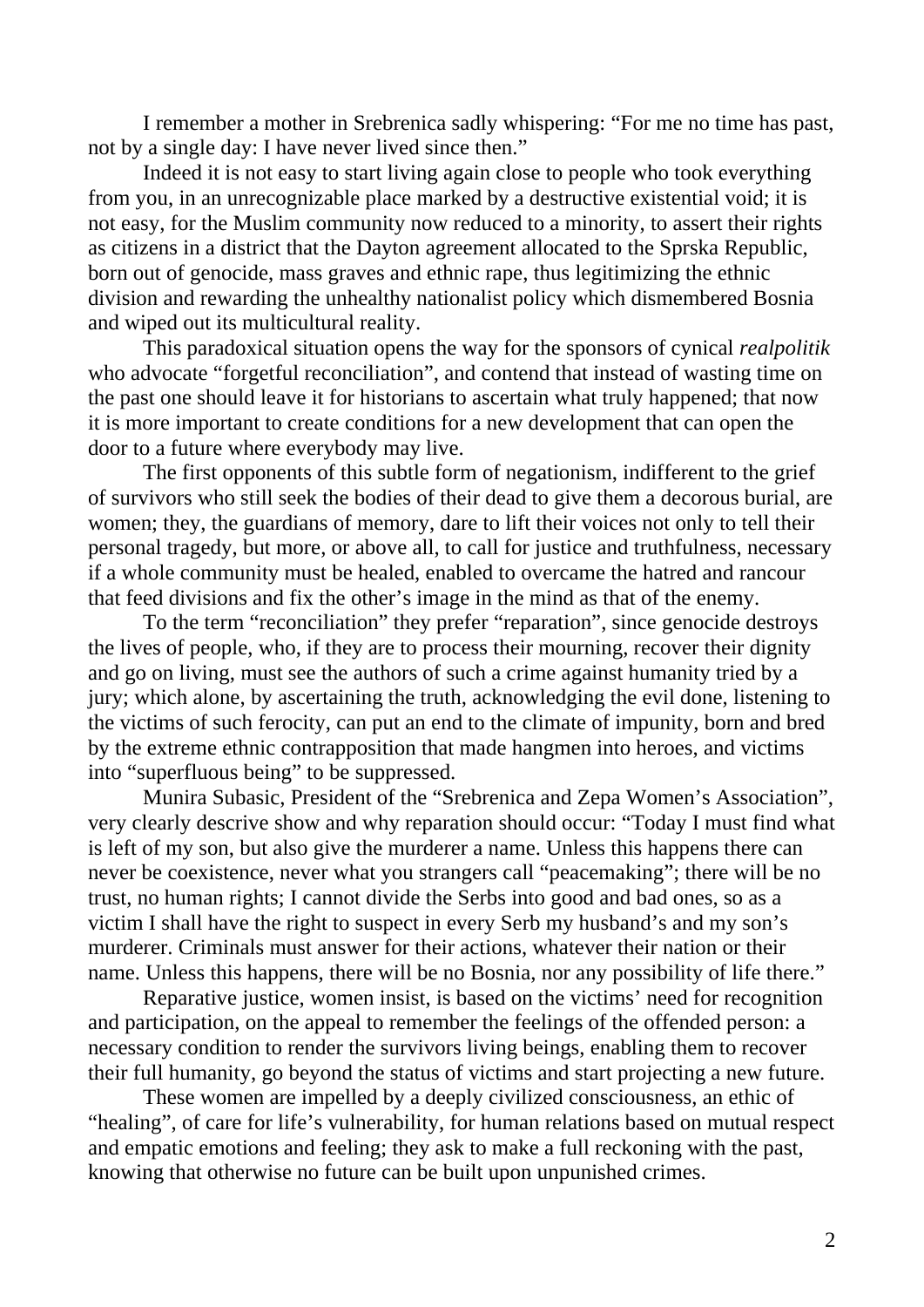They have organized themselves into associations, finding solace in a group that, crossing the artificial boundaries created by nationalisms, assembles Bosnian, Serbian, Croatian, Kosovarian, Macedonian women, united in a strong and loving web of relations that has produced an active network of solidarity, able also to furnish material help and psychological support to those who suffered most.

 Sharing the grief of the genocide's survivors living in the criminal state that favoured and realized it, of persons tortured by shame and guilt-feeling, they all together insist asking for truth, justice, reparation, and cultuvating memory, going to the sites of massacre to honour the dead, showing evidence of the abuses, speaking in public places the language of no-violence and human rights, denouncing the reticent policies of their governments, attending together the trials' sessions.

 With an emblematic gesture, Belgrad's Women in Black asked the Bosnian women forgiveness, taking upon themselves as Serbians moral responsibility for the crimes committed also in their name by the governments, and at the same time negating their consent to Milosevic's criminal regime. Asking forgiveness, for H. Arendt, means acknowledging the victim's pain thus "allowing life to go on"; though forgiveness does not cancel the action, it does starts a reparative process aiming to reconstruct the social bond compromised by the wrong done.

## 2. **The tribunal at The Hague: what justice?**

At this point it is natural to wonder if the Internation Penal Tribunal at The Hague can really meet the demand for truth and justice so forcefully and resolutely uttered by the the courageous Balkan women.

 For Stasa Zajovic, mouthpiece for the Belgrad Women in Black, that tribunal cannot fulfil reparative or transitional justice; which to obtain, women must invent something else.

 Munira Subasic also says that she does not believe in the justice of The Hague tribunal, and that no justice will be actually done to the victims; however, she thinks that everybody should answer for their acts before an international tribunal able to judge and punish the criminals. "Were there no tribunal – she adds – we would not have even this faint hope of justice, although we have often asserted that the law is one thing, and justice another."

 Indeed, if justice means not only to punish the guilty but also to acknowledge the wrong done, and be willing to change obnoxiuous attitudes; if it means to help the victims to lead as normal a life as possible, and start a process of actual reparation contributing to the development of civic society; The Hague tribunal has proved unfit for such a purpose, and even contradictory. Often its sentences have failed to identify the individual responsibilities of all parties, or to reconstruct the real events, and the consequence is that present and future political leaders could make an instrumental use of the 1991-95 events to bring back and enhancing the dreadful phantoms of nationalism.

 Certainly The Hague tribunal was important as a symbol and for the definition it gave of war crimes and crimes against humanity, declaring them non-prescriptible no matter under what flag committed, and because it clarified and made clear rules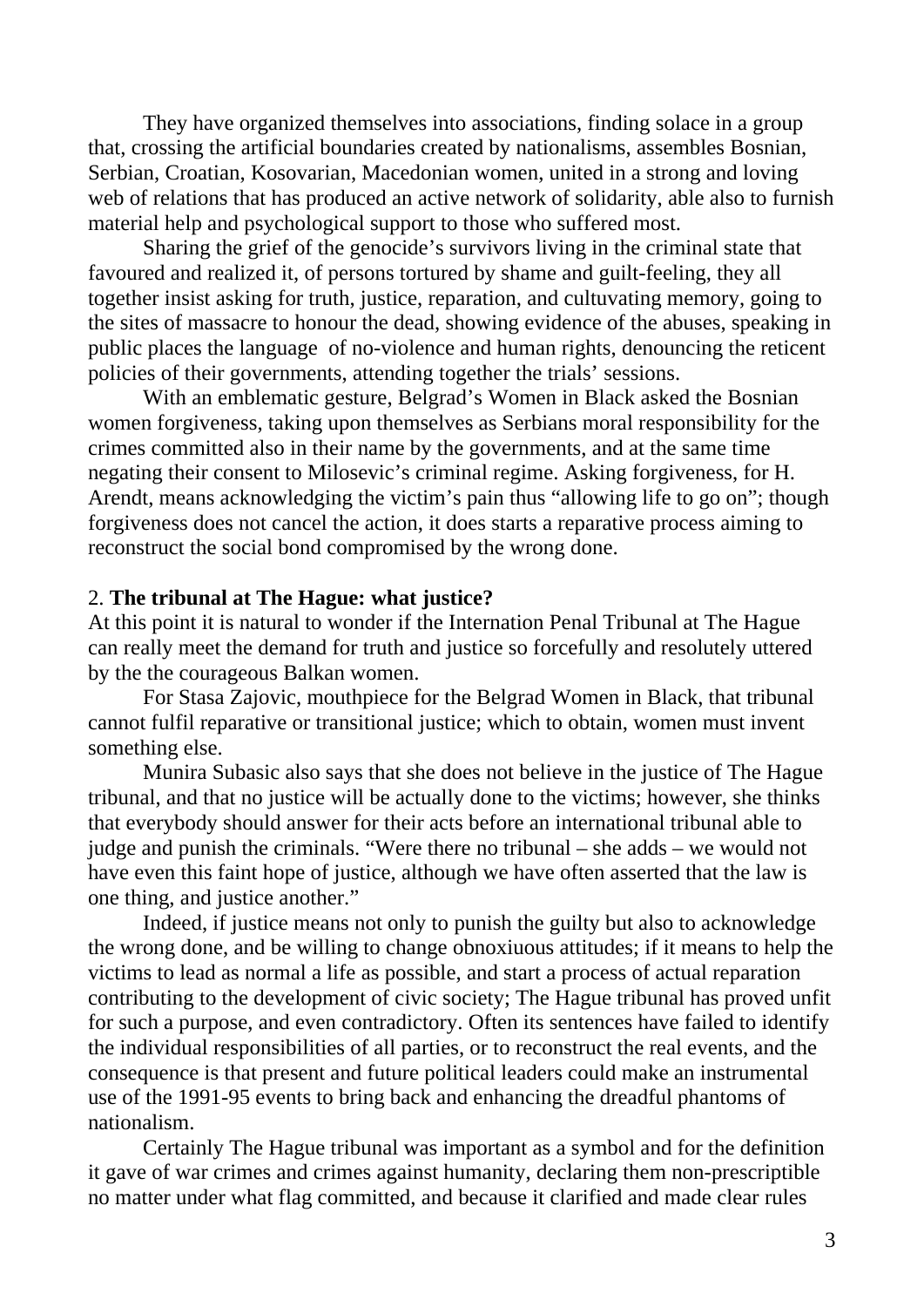for proceeding and proofs valid for international trials; but for all that, by certain sentences based on a kind of "double standard", it has showed all its weakness.

 Today it cannot be denied that in former Jugoslavia barbarity prevailed with the complicity of UNO and NATO, whose responsibility for this is permanent and unpardonable; and yet none of those who during the war headed the peace-keeping operation, and ought to have protected the people, was brought before the tribunal, which rejected every appeal to this end.

 With a surpising sentence Serbia was absolved from the crime of genocide: it was merely accused of having done nothing to prevent it, and of giving little help to capture the criminals.

Recently an appalling sentence fully absolved the two Croatians generals, Gotovina and Markac, previously sentenced to 24 and 18 years inprisonment for war crimes against the Serbian civilian inhabitants of Croatian Kraine. During the "Operation Storm" (August 1995) they carried out an awful ethnical cleaning, expelling 300.000 people and barbarously slaughtering more that 3000, mostly old and sick, who had not left their homes.

 After this sentence, only Serbo-Bosnian Karadzic and Mladic remain in prison at The Hague waiting for justice, and this will certainly feed the Serbians' sense of victimization, and a consequent dangerous nationalistic revanchism.

 This fitful way of giving different readings of crimes according to the people who committed them, gives one the sense of facing an evasive, indefinite justice, conceding amnesty to persons who, in others' eyes, are merely criminals. Above all, it inflicts another wound to the victims who feel snubbed, and a severe blow to the contruction of a shared memory.

 One does not wish to deny that several criminals were judged and condemned, but they were just a small number, often rewarded with a diminished penalty; many minor criminals and mere "hands" in the business still go freely about among their victims, since national tribunals, who should try them, have neither will nor means to do so, being to a great extent manoeuvred by politicians who did share in the ethnic cleaning.

Therefore it is no wonder that Srebrenica women are going to erect, in the Potocari Memorial, the "Pillar of Shame", with the names of UNO officials and military chiefs who gave more than 10.000 Bosnian Muslims practically into the hands of bloodyminded Serbian General Mladic ; and also the names of those who, programming and carrying out the ethnic cleaning, caused the dissolution of Jugoslavia.

 The one really important outcome of The Hague tribunal was the unequivocal sentence asserting that in Srebrenica the crime of genocide was committed by the Serbo-Bosnian forces, in the full consciousness that "the destruction of such a great number of men unavoidably implied the physical disappearance of the Bosnian Muslims from Srebrenica."

 This is a sentence that, besides doing justice to the victims, as a precedent must condition judgments on similar cases all over the world.

 Besides, it should not be forgotten tha the Srebrenica genocide, carried out in the name of ethnic cleaning, is among the most hideous for the means it employed: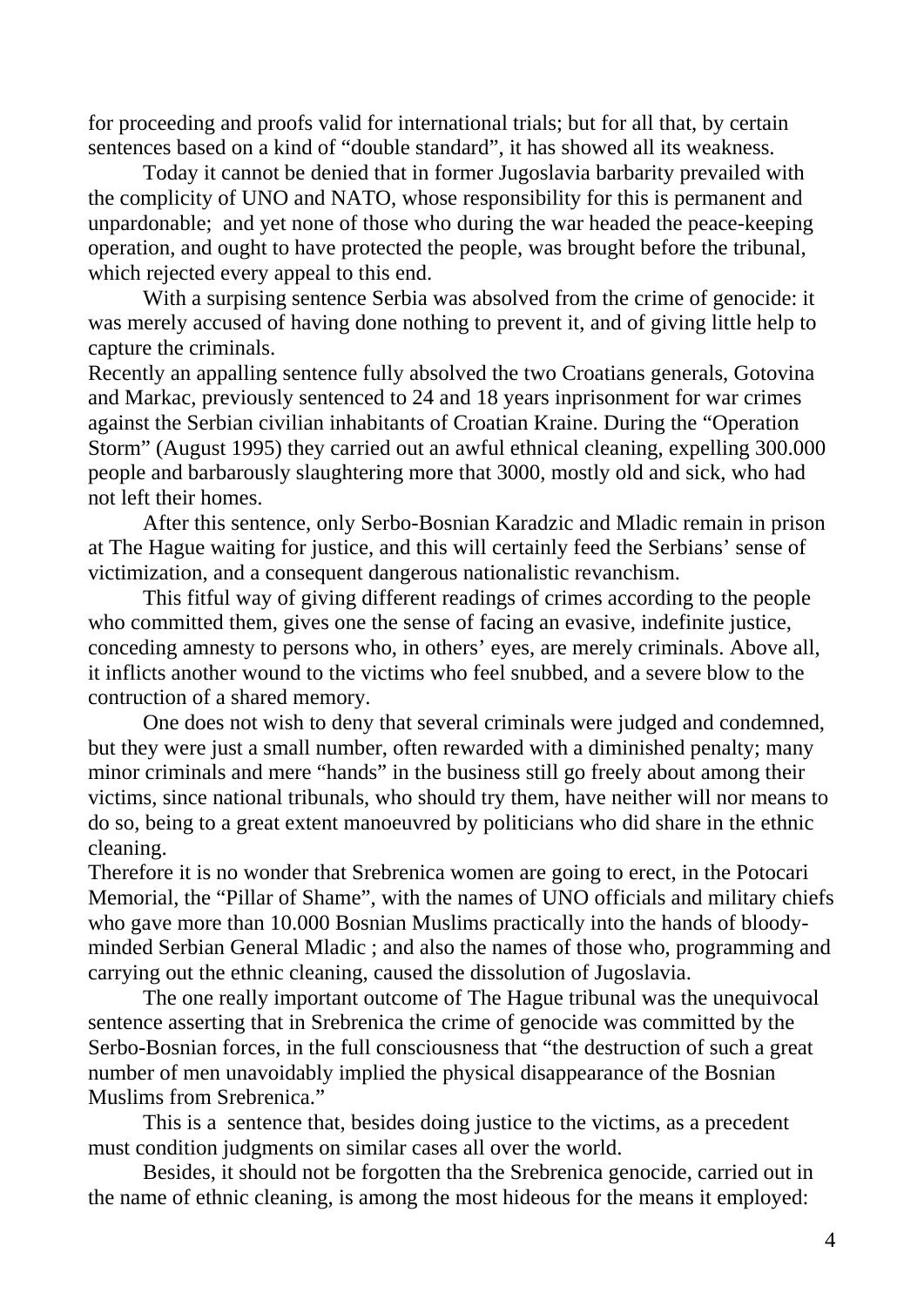thousands of civilians deported, mass murder, concentration camps, torture, rape of female bodies conceived as a war weapon then sistematically and publicly practised on purpose to humiliate a whole community, stamp the males as weaklings unable even to defend their homes, and the women as simple containers destined to bear future "Cetnic soldiers", thereby forcing all people of certain geographic areas to flee from their homes to escape shame and slaughter.

 Let us not forget, either, that UNO has identified rape and sexual violence not only as war crime, i. e. a secondary product of armed conflicts, but also and above all as a crime against humanity. It is considered a specific type of torture reserved for women and a genocidal act, as it annihilates woman as such and is on outrage against both her dignity and the inviolable right of a person.

This demonstrates that being a female represents a further risk in time of war.

 Says a desperate woman, repeatedly raped by Serbian Bosnian soldiers: "Rape crushed my pride and I shall never be again the woman I was… after he third rape I had already separated from my body… at the end I was destroyed, physically and psychologically. They kill your psyche."

 Balkan women are acquainted with this unending grief, and also know that all this suffering will never be really heard nor compensated in a penal court, whose function is that of

- classifying crimes according to previously established parameters, regardless of the inner experience of the outraged person,
- ascertaining responsibilities,
- emitting sentences,
- deciding penalties.

 The trial gives priority to the objective view-point, which uses victims merely as witnesses. In court there is no space for the essence and history of the individual; a witness is expected to speak in a neutral voice, not to give way to emotion while expounding the facts, to exist as a common noun, i. e. witness, not as a proper name defining a unique being with a right to speak in the first person.

 That is why Balkan women have found The Hague tribunal inadequate, and tried to invent something else, a different place, where victims are allowed to express themselves as subjects, and the attention will focus less on the crimes' typology and more on the survivors, on the march of resistance to overwhelming pain they have set on in the hope to recover their bitterly negated humanity and go on living.

This different place is the "Tribunal for the women of former Jugoslavia. "

## 3. **Telling the truth in the first person : the Women's Tribunal**

The Tribunal of the women of former Jugoslavia, expected to open within a few years, was envisaged in 2000 by the following Women 's Associations: Women for Women, Sarajevo (Bosnia-Erzegovina); Centre for Women and Education to Peace, Soul of Kotor (Montenegro); Centre for Female Victims of War and Women's Studies Centre (Zagabria); Kosovo Women's Network; Women's Studies Centre and Women in Black (Serbia).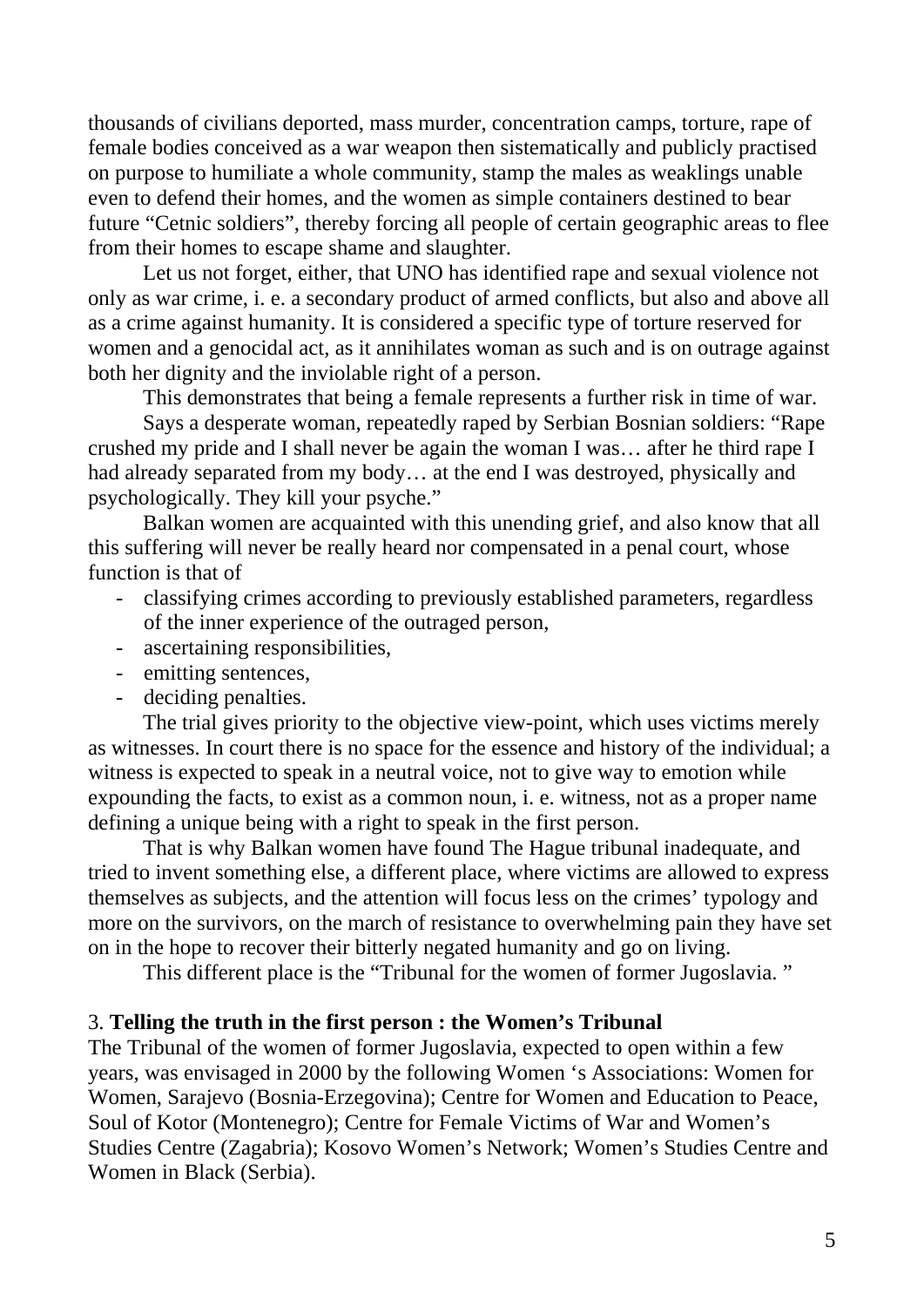All these women, whom the male folly of ethnic cleaning wanted to divide, share the same daily practical policy, made of

- resistance to militarism and nationalism,
- rejection of violence transforming conflicts into open war,
- search for truth and justice against the lie that cancels responsibilities, and for a shared narrative on which to build lasting peace,
- mutual recognition as a basis for "collaboration" and the sharing of knowledge, reflexions, emotions.

 The background to their action, thought, and determination to establish the Women's tribunal is feminism, which taught them to conjugate personal and political issues, and always to "start form themselves" when analysing problems. For being a feminist means to:

- try to modify the power relations limiting my own and other people's lives,
- make politics a force for positive change,
- lighten the burden laid on women by patriarchal violence in its several aspects, by the offer of mutual support,
- seek together for health, consciousness, reparation, leave behind the shame and diffidence that annihilate abused women,
- transform the victim into an "educator" that can support and console those who are inmured in dumb grief, and accompany them on the way to freedom, make them too subjects able to speak aloud, breaking the silence that rendered their lives abjectly meaningless.

Doubtless it was this feminist ethic that allowed the Women's Associations of former Jugoslavia to build and keep alive, through the long years of conflict, an empathic relation, marked by the capacity for "togetherness" out of which the spirit of sisterhood, solidary and friendship is born.

 The Balkan Women's Project carries on the experience of the Women's World Tribunal, operating since 1993. Since then women have been summoned in various countries from all parts of the world to discuss together specific problems (war, poverty, violence on women, arms, U.S. war crimes) that each of them analyzed contributing their own experience as victims, and reflections.

 The project reacts to the failure of ordinary justice, as the voice of civilized society, specifically female, rejecting the popular idea that even the construction of peace must be the business of men's power.

 Unhappily that power is well known to be irresistibly fascinated by war, to the extent of inventing "humanitarian wars" which allow it to persist using arms against a present enemy, purposedly constructed by vile relentless advertising determined to militarize minds. History shows, besides, that when peace is conceived and ratified by male power, it is always uncertain for it does not go along with justice, but merely promotes the interests of the mightier, thereby preparing future wars.

 In the Women's Tribunal there are no judges, or public prosecutor, or condemned ones; the stage is filled only with women narrating in the first person their experience of sorrow, displaying the truth of facts preserved in their memory,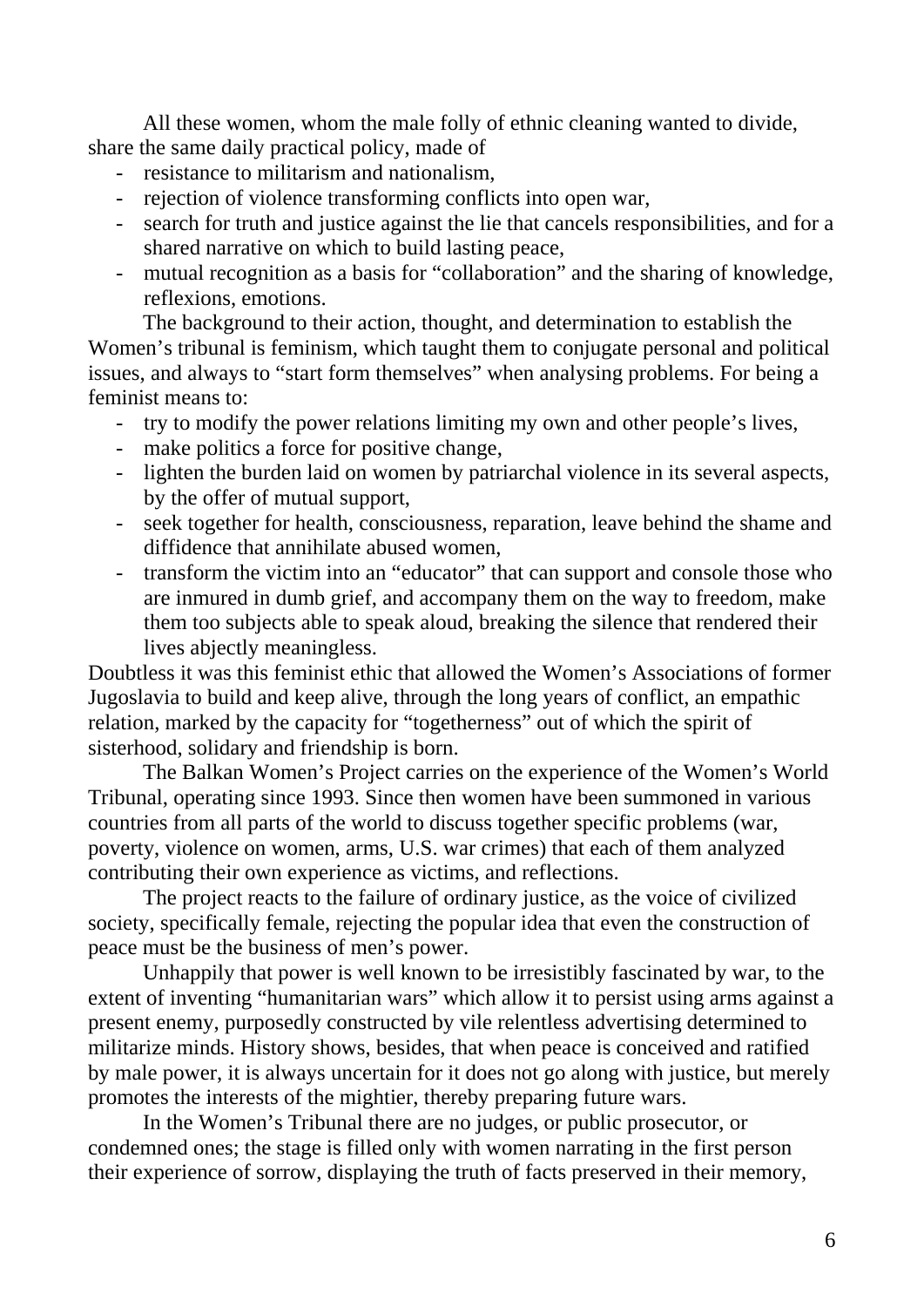evidenced by the wounds on their bodies and the emotional void left by the loss of those they deeply loved and lived with.

 In a place created for listening and affording dignity and recognition, narrative follows a singular path: it transcens polarization and contrapposition between aggressor and victim, and seeks – as pointed out by Corime Kumar, the Tribunal's international coordinator – to combine factual events with the subjective witness of those who experienced them. Its style means to promote a deep understanding of the social and ideological roots and context of the conflict, an idea of reparative justice apt to generate a future lasting peace, where all parties can daily work to reconcile, to reconstruct the broken bond, with respect for differences and mutual recognition, accepting responsibility for what happened, ready, with the non-violent ethic of truth, to understand and forgive each other.

 The Tribunal also welcomes a jury of wise people who, by their observations, their remarks and shared experience, will help all women and men to take the road toward a concept of collective wisdom, of justice as the moral virtue liberating from the selfish impulse of prevarication. Within this warm relational atmosphere a new kind of political action will become possible, capable to value life and femininity, to sustain the vulnerable and frail elements of the human condition that appeal to every woman and man to make all instant of our life precious.

 On these premises will Croatian, Serbian, Macedonian, Kosovaria women open the Women of formes Jugoslavia's Tribunal.

 Telling of the tragedy that destroyed their country shattering it into small, ethnically "clean" bits, they will renew their immense sorrow, but will also show the strength of their tenacious resistance to the evils of nationalism, militarism, war, genocide, ethnic rape; travelling across their personal experience and the nihilistic madness that upset their community, they will appear as protagonists of the process to peace based on truth and justice.

 All women and men dreaming of and working for a future without wars will certainly be on their side and support them lovingly and gratefully.

 Making their way toward the institution of the Tribunal, the women of former Jugoslavia constantly opposed the harshness of male power, showing how the "soft power" of women works and develops by cooperation. It can resist violence and start a change thanks to the moral authority of people who accept the task of tearing the veil of lies; the strength of a knowledge that fills the body with clarity of thought and warmth of emotion; the wisdom accompanying healing gestures; the loving kindness that finds her own humanity in that of the other person and learns how to cure her wounds and also comprehend her grief, starting a mutual healing process.

 So the Tribunal of the women of former Jugoslavia will tell another story, free from all nationalist manipulation, a story displaying a shared memory, source of authentic reconciliation.

 This Tribunal will doubtlessly rise in the future and address young generations enabled, by the truth personally narrated by credible witnesses, to start on the road to change and peace as protagonists fully conscious and finally free from the burden of the past.